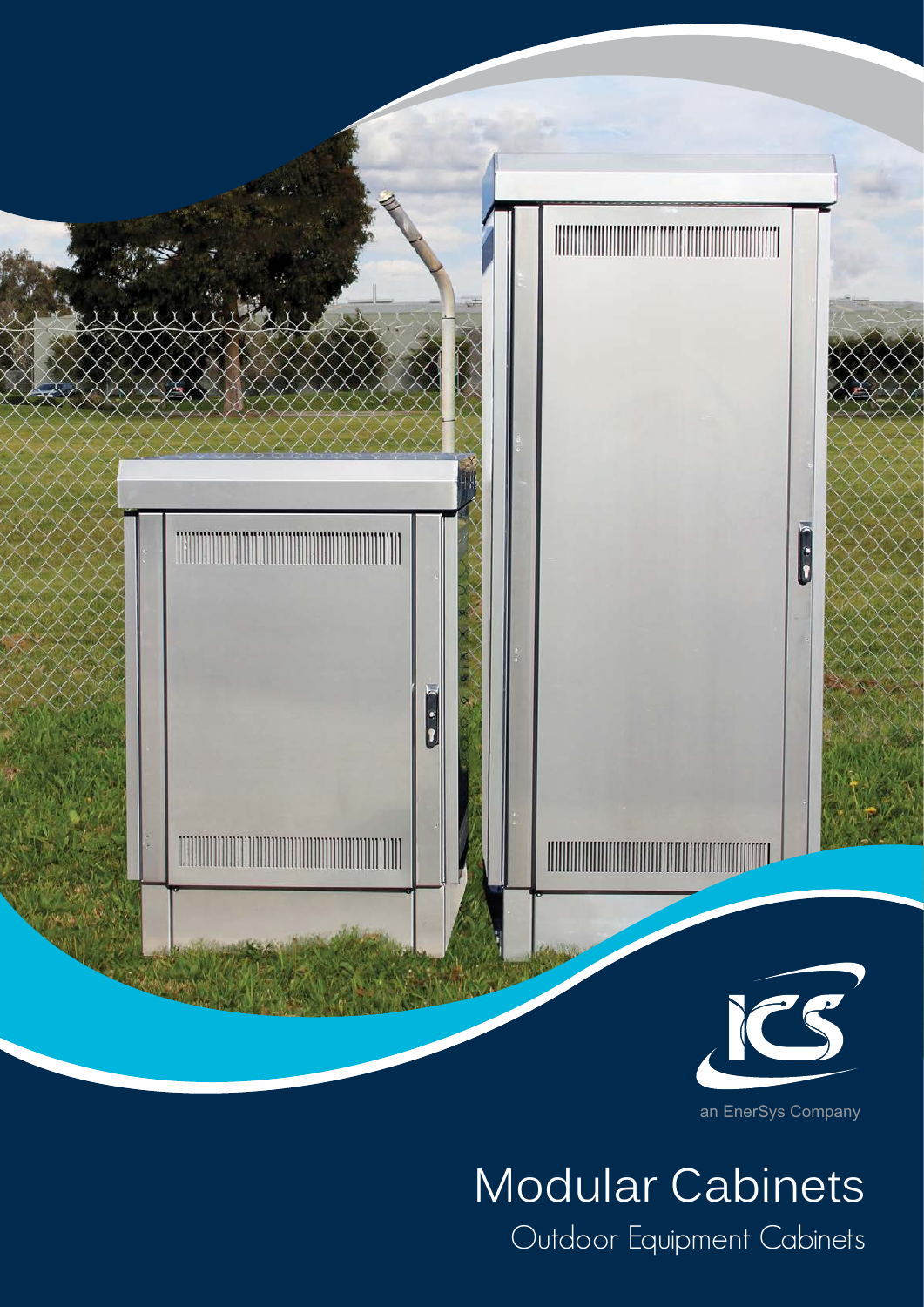## Modular Cabinets

Our modular range of outdoor equipment cabinets have been designed with flexibility in mind, ensuring a scalable solution for future upgrades or expansion. Whether installed as a stand alone cabinet or configured to provide an interconnecting solution, the modular cabinet is very versatile.

Constructed from aluminium with a powder-coated finish for durability, combined with concealed security hinges and a 4-point locking mechanism to provide the ultimate protection in outdoor locations, it remains lightweight for easy placement on site.

### Key Features

- $\sqrt{\phantom{a}}$  Multi-cabinet configurations
- 19" or 21" Rack Rails
- 9 200 mm hot dip galvanised steel plinth with access covers
- 9 Front and rear doors
- Twin skin solar shielding
- $\checkmark$  Fresh-air fan cooling- open loop
- $\checkmark$  Concealed hinges & lifting hooks
- 9 Air Filter
- 9 2 piece Gland Plate
- 9 4 piece Rack Rails

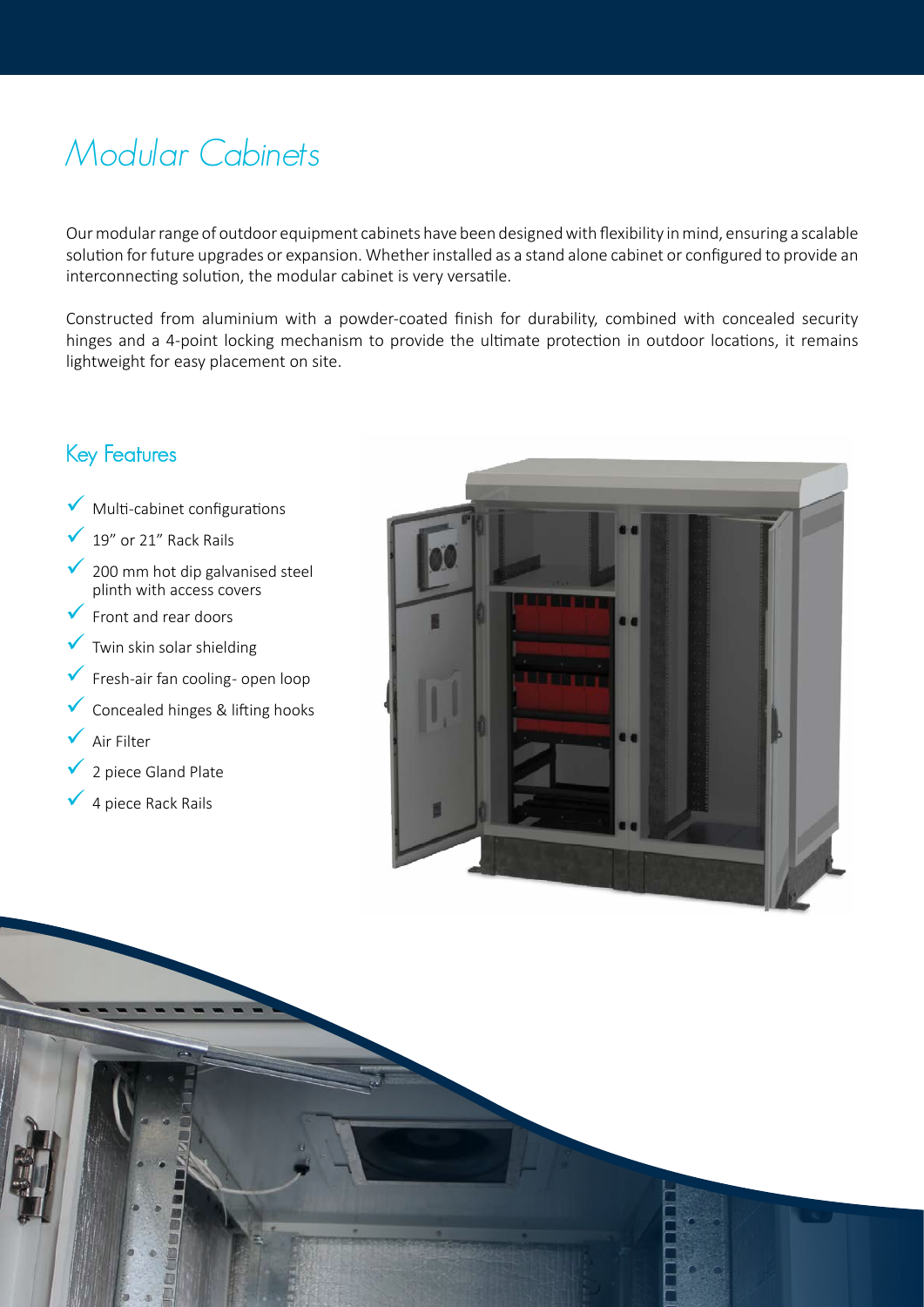Square by design, the cabinet maximises available space through its flexible system configuration and provides multi compartment combinations (e.g side by side, back to back, back to side) to suit your specific needs.

These cabinets are available in a standard range for immediate purchase and come standard with a 48V DC centrifugal cooling fan mounted in the roof cavity. Designed to remove heat generated by the equipment inside the cabinet, it has a filtered air inlet mounted low inside the door and twin skin construction to provide solar shielding.



### **Common Variations**

- **Mild Steel or Stainless Steel construction**
- **100mm hot dip galvanised steel plinth**
- **Battery / Equipment Shelving Systems**
- $\blacksquare$  Key lockable doors
- Floor Plate with brackets for external racks
- **Single Skin or Single Door**
- Combination, Air-conditioner and Fan cooling or HEX
- Air Conditioning
- 15mm Thermobreak<sup>tm</sup> insulation
- Industrial Power Rail
- **PLC Environmental Control / Alarm systems**
- Document Holder
- Heat Exchanger

Custom design and construction available, please contact ICS Industries for more information.